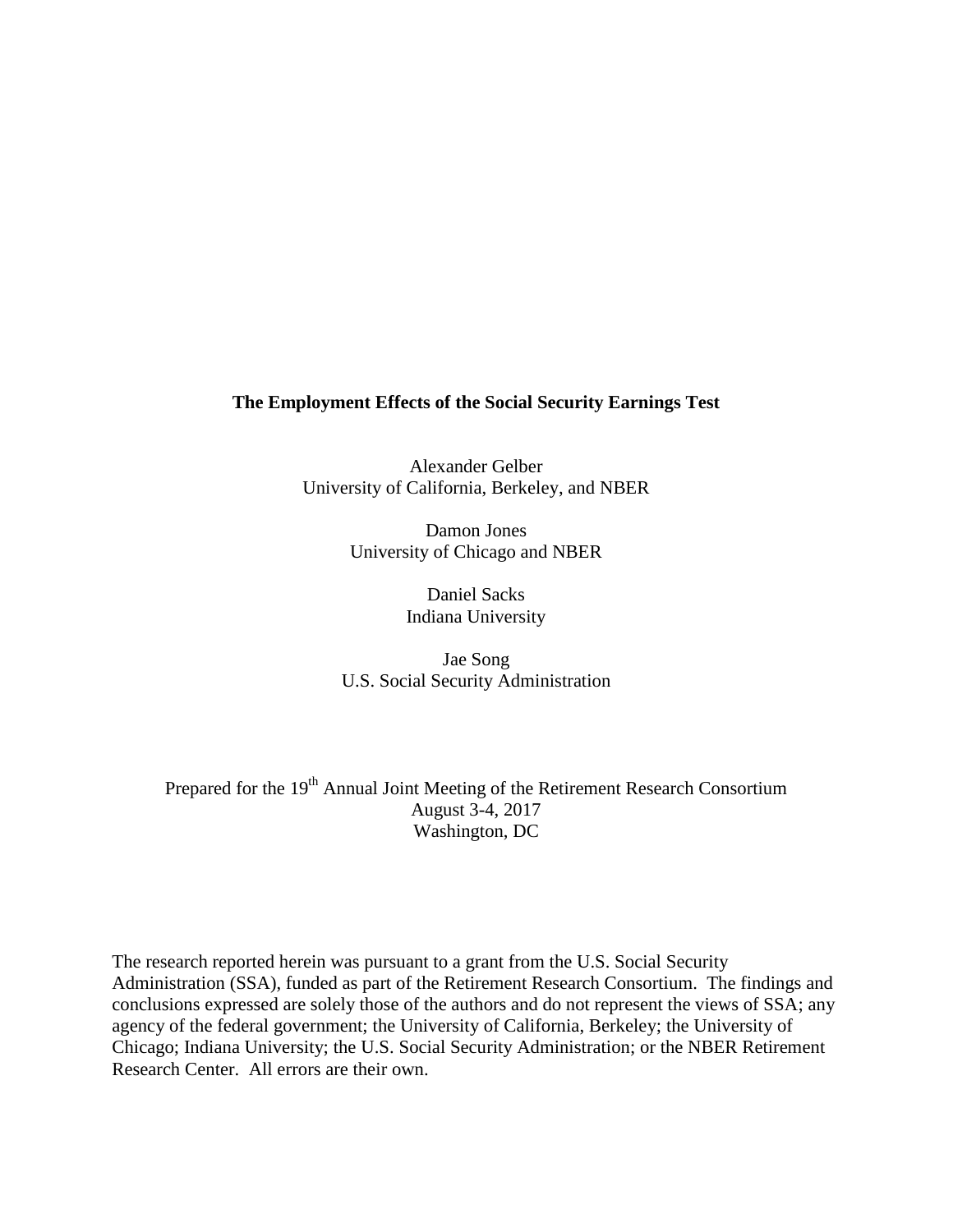The Social Security Annual Earnings Test (AET) can have a large effect on Social Security Old Age and Survivor Insurance (OASI) benefits, and therefore could have an important effect on the employment rate of older workers. The AET reduces claimants' current OASI benefits as a proportion of earnings, once a claimant earns in excess of an exempt amount.<sup>1</sup> For example, for OASI claimants before the year of their Full Retirement Age (FRA), current OASI benefits in 2017 are reduced by 50 cents for every extra dollar earned above \$16,920. Over the past several decades, policymakers have made the AET progressively less stringent. Most recently, the Senior Citizens Freedom to Work Act of 2000 eliminated the AET for those above the FRA. A key motivation for reducing the stringency of the AET is the possibility that it may induce OASI claimants not to work.

In this paper, we examine the AET's effect on decisions to remain or stop working. Past literature has mostly focused on its effect on decisions about *how much to work*, given that the individual chooses to work at all (e.g. Burtless and Moffitt 1985; Friedberg 1998, 2000; Song and Manchester 2007; Gelber, Jones, and Sacks 2013; Engelhardt and Kumar 2014). A smaller literature has examined the AET's effect on *whether* to work (Gruber and Orszag 2003; Song and Manchester 2007; Haider and Loughran 2008; Friedberg and Webb 2009), by comparing groups over time affected by changes in AET rules to groups unaffected by these changes.

We use a novel methodological approach to study this question. In particular, we focus on employment patterns among those with earnings above and below the AET exempt amount. Using a differences-in-differences design, we compare employment rates after reaching the Social Security retirement age among those previously earning above and below the AET exempt amount, who form the treatment and control groups, respectively. We use earnings three years prior as a proxy for the earnings an individual would desire in the absence of the AET. Figure 1 below shows that among those earning above the exempt amount in year *t* relative to those earning below it, the probability of working in year *t*+3 jumps down sharply when *t=*60 and *t*+3=63. Age 60 is exactly when individuals will first be able to show an employment

 $\overline{a}$ 

<sup>&</sup>lt;sup>1</sup> Reductions in current benefits due to the RET sometimes lead to increases in later benefits through so-called "benefit enhancement." Prior to 2000, both the actuarial adjustment and the Delayed Retirement Credit sometimes enhanced subsequent benefits when current benefits were reduced by the RET. Nonetheless, several factors may explain why individuals' earnings still respond to the RET: individuals with short expected lifespan, who face borrowing constraints or who prioritize current income over future income, would be expected to respond to the RET. In addition, the RET was, on average, roughly actuarially fair for those above the FRA only beginning in the late 1990s. Finally, many individuals may not understand the RET or other aspects of OASI rules (Liebman and Luttmer 2015; Brown et al. 2013).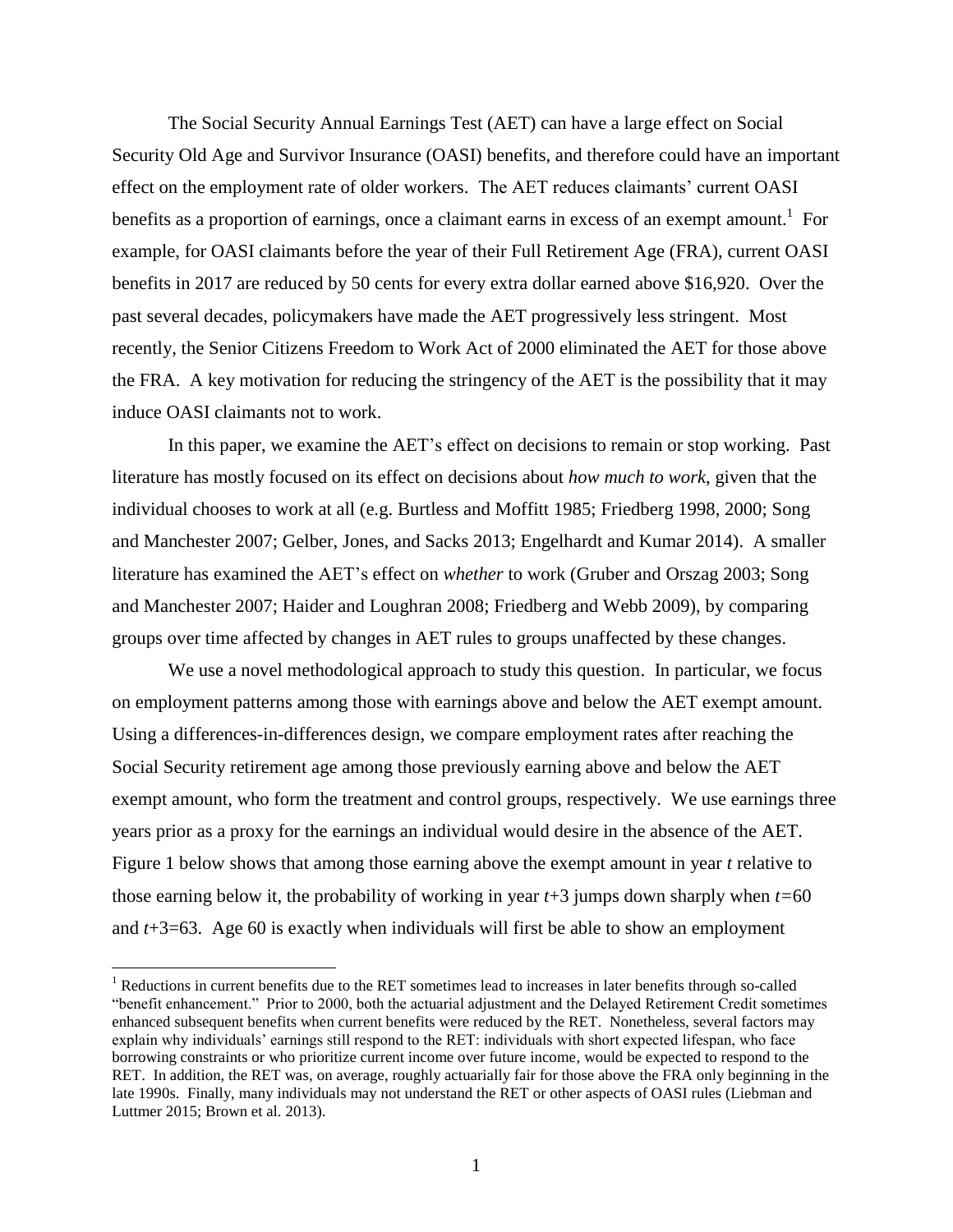reaction to the AET three years later, when they are age  $63<sup>2</sup>$ . This is followed by another sharp decrease, from 63 to 64, consistent with a lagged adjustment to the AET (Gelber, Jones, and Sacks 2013). In other words, those who tend to be subject to the AET show a large decrease in the probability of employment once they are subject to the AET, relative to a control group less likely to be subject to the AET.

Figure 1. *Employment Rates in Year t+3, Among Those Earning Above and Below the Exempt Amount, by Year-t Age*



 $\overline{a}$ 

Our results show larger effects on employment than most previous literature had indicated: our point estimates suggest that the AET reduces the employment rate of older Americans ages 63-64 by several percentage points. This finding reinforces and extends the conclusions of Gelber, Jones, Sacks, and Song (2017) – who found strong employment responses to the AET in a more limited region closer to the exempt amount – with a new and complementary method. These results suggest that the AET is currently an important factor that is causing retirement under the FRA. However, we also emphasize that in evaluating the

 $2^2$  The AET first applies to claimants when they reach OASI eligibility at age 62, but it does not make sense to examine the effect of the AET on whether an individual has positive earnings in the calendar year that s/he turns 62. The reason is that we observe calendar year earnings. If an individual claims OASI at 62, the AET applies only to earnings in the months after the individual claims. If the claimant earns at all during this calendar year – even during months prior to claiming OASI – then s/he will have positive earnings in this calendar year.